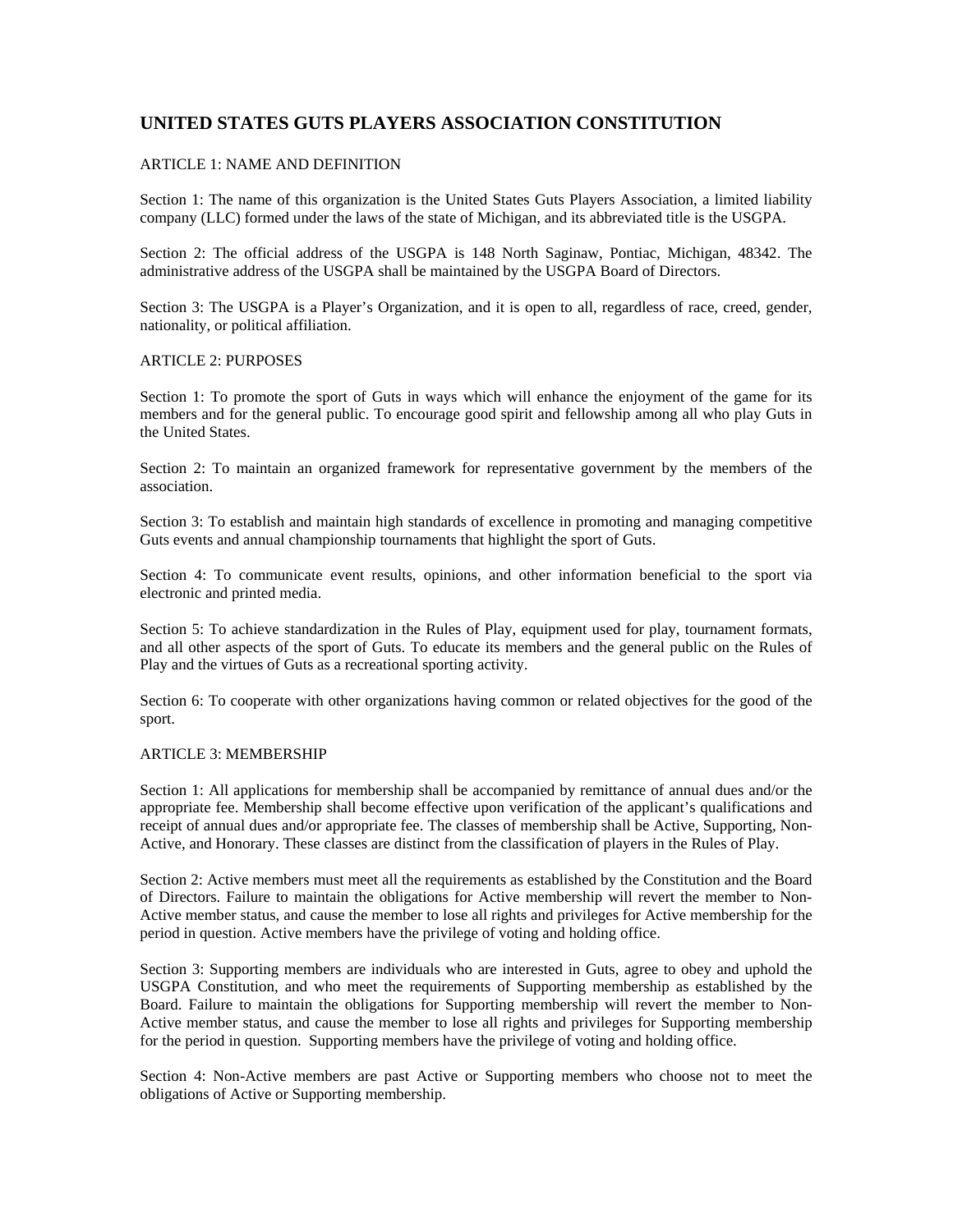Section 5: Honorary members are those selected to receive memberships as a gesture of goodwill (e.g., for promotional purposes). The USGPA Commissioner or the Board of Directors may issue Honorary memberships. These memberships shall be for a period defined by the selecting party. These memberships will be given at no charge and will confer all benefits of supporting membership with the exception of voting privileges and holding office. Active and Supporting members may submit names for consideration of Honorary membership.

Section 6: An Active or Supporting member whose membership has lapsed because of failure to meet his/her obligations may be restored to Active or Supporting membership status by fulfilling the obligation (i.e., paying in full the annual dues for the period in which he/she requests reinstatement). Additional penalties and surcharges may be imposed by the Board for failure to meet the obligation within the prescribed time period.

Section 7: Privileges of Active membership over those of Non-Active members are:

(A) To receive an Active classification membership package and official USGPA communications;

(Β) Τo qualify for and participate in championship events;

(C) To become Certified Officials and Tournament Directors of USGPA sanctioned events;

(D) To have comments to committees duly considered and acted upon;

(E) All other privileges as may be established by the Board of Directors.

Section 8: Privileges of Supporting membership over those of Non-Active members are:

(A) To receive a Supporting classification membership package and official USGPA communications;

- (Β) Τo qualify for and participate in championship events;
- (C) To become Certified Officials and Tournament Directors of USGPA sanctioned events;
- (D) To have comments to committees duly considered and acted upon;
- (E) All other privileges as may be established by the Board of Directors.

#### ARTICLE 4: BOARD OF DIRECTORS

Section 1: The USGPA Board of Directors will consist of seven members. These shall include the USGPA Commissioner, Financial Director, Competition Director, and Oversight Director. The USGPA Commissioner shall act as the Chairperson of the Board. This Board shall be the governing body of the USGPA, hereinafter called the Board, in which the government and management of the association is vested, except as otherwise provided for in the Constitution. The USGPA Board of Directors may assign additional roles for board members at its discretion.

Section 2: A quorum of the Board shall consist of a majority of the Board. All Board decisions must be by open ballot and must receive a majority vote of the Board for approval. All meetings shall be conducted in accordance with Robert's Abbreviated Rules of Order. The USGPA Commissioner shall hold an annual meeting at which a minimum of a quorum of the Board are present and which is open to the full Active and Supporting membership and announced in advance whenever practical. Outside of the annual meeting, votes-by-mail, e-mail, teleconferencing or electronic voting may be used. The USGPA Commissioner is instructed to ensure that all sides of an issue have been heard before the Board decides a particular issue.

Section 3: The Board shall be empowered to employ necessary staff to manage a headquarters office and to perform such other duties as the Board may direct within the powers vested in the Board by the Constitution. One staff member as selected by the Board may be an ex-officio member of the Board without vote.

Section 4: The term of office shall be two (2) years for all Directors, with 4 Directors elected for terms beginning in even years and 3 Directors elected for terms beginning in odd years. The newly elected Board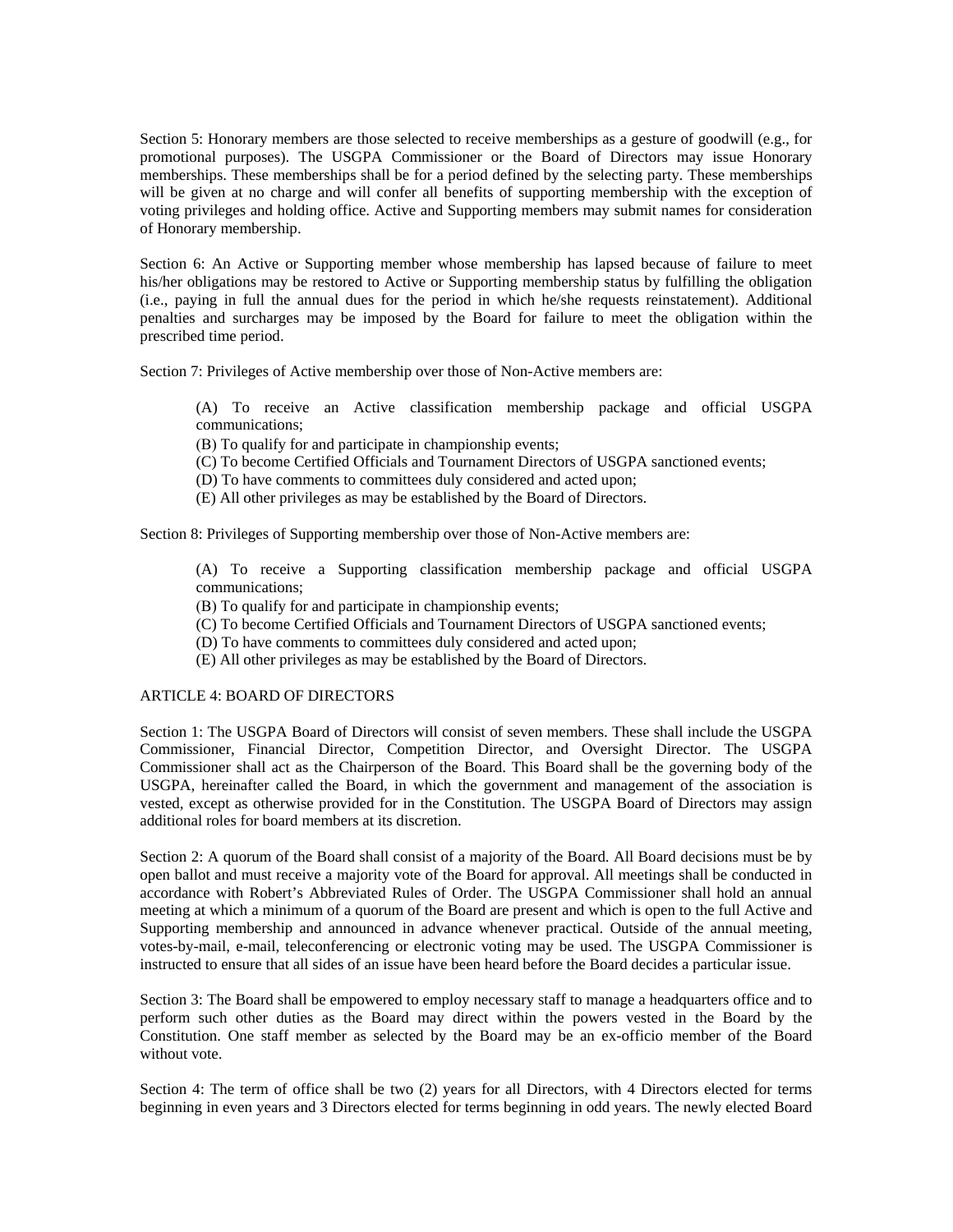of Directors will select a new USGPA Commissioner, Financial Director, Competition Director, and Oversight Director to serve a one year term.

Section 5: All Directors shall take office one month following their election. The outgoing Directors shall promptly turn over all documents, funds, and other property entrusted to them by the USGPA for the conduct of the office.

Section 6: Vacancies occurring in the office of a Director shall be filled by vote of the Board for the unexpired portion of the term.

Section 7: Nominations of Directors shall be made by the election committee. In the event of a vacant election committee, nominations of directors shall be coordinated by the Board. Nominations may also be made by Active and Supporting members as prescribed in the Constitution.

Section 8: The Board of Directors shall be responsible for the creation, maintenance, and enforcement of the USGPA Bylaws.

#### ARTICLE 5: DUTIES OF DIRECTORS

Section 1: The USGPA Commissioner is the chief executive of the USGPA. The Commissioner shall preside at all business meetings of the USGPA and of the Board and shall be responsible for administering the affairs of the USGPA according to the policies and regulations established by the Constitution.

Section 2: The Oversight Director shall act for the Commissioner whenever the Commissioner is unable to perform his/her duties.

Section 3: The Financial Director is the Treasurer of the USGPA. He/she shall report annually, or more often if requested by the USGPA Commissioner or the Board, the financial status of the association, and ensure all required financial documents with any government body are filed, as required to fully comply with all laws and regulations of every country in which the USGPA conducts its affairs. The Financial Director shall see that a yearly audit of the USGPA is performed by a certified professional accountant. Each year, the Financial Director shall prepare a budget for the USGPA. This budget shall be submitted to the USGPA Commissioner three (3) months prior to the end of the fiscal year. The Commissioner will review the budget and submit it to the Board two (2) months prior to the end of the fiscal year.

Section 4: The Competition Director shall have overall responsibility to ensure that all competitive events are conducted in compliance with USGPA rules and sanctions, in a professional manner, and provide a fair advantage to the participating players.

Section 5: The Oversight Director shall have overall responsibility for ensuring that all Directors and committees are conducting their duties in accordance with the Constitution. The Oversight Director shall also have overall responsibility for nomination of individuals or teams to the United States Guts Hall of Fame.

Section 6: The Board shall have power to make such regulations, not inconsistent with the Constitution, as shall be necessary for the protection of the property of the USGPA and for the preservation of good order in the conduct of its affairs. It shall also be the duty of the Board to present business for the action of the USGPA membership. The Board shall have no power to make the USGPA liable for debts amounting to more than half of the amount in the treasury, in cash, and not subject to any prior liabilities.

Section 7: The duties of the Board-selected staff member shall be established by the USGPA Commissioner with approval of the Board.

Section 8: The USGPA shall conduct all of its affairs in the open and shall provide at cost of reproduction and postage any document requested by any Active or Supporting member of the association. There shall be no written communication between Directors or any Committee Chairperson or any written minutes of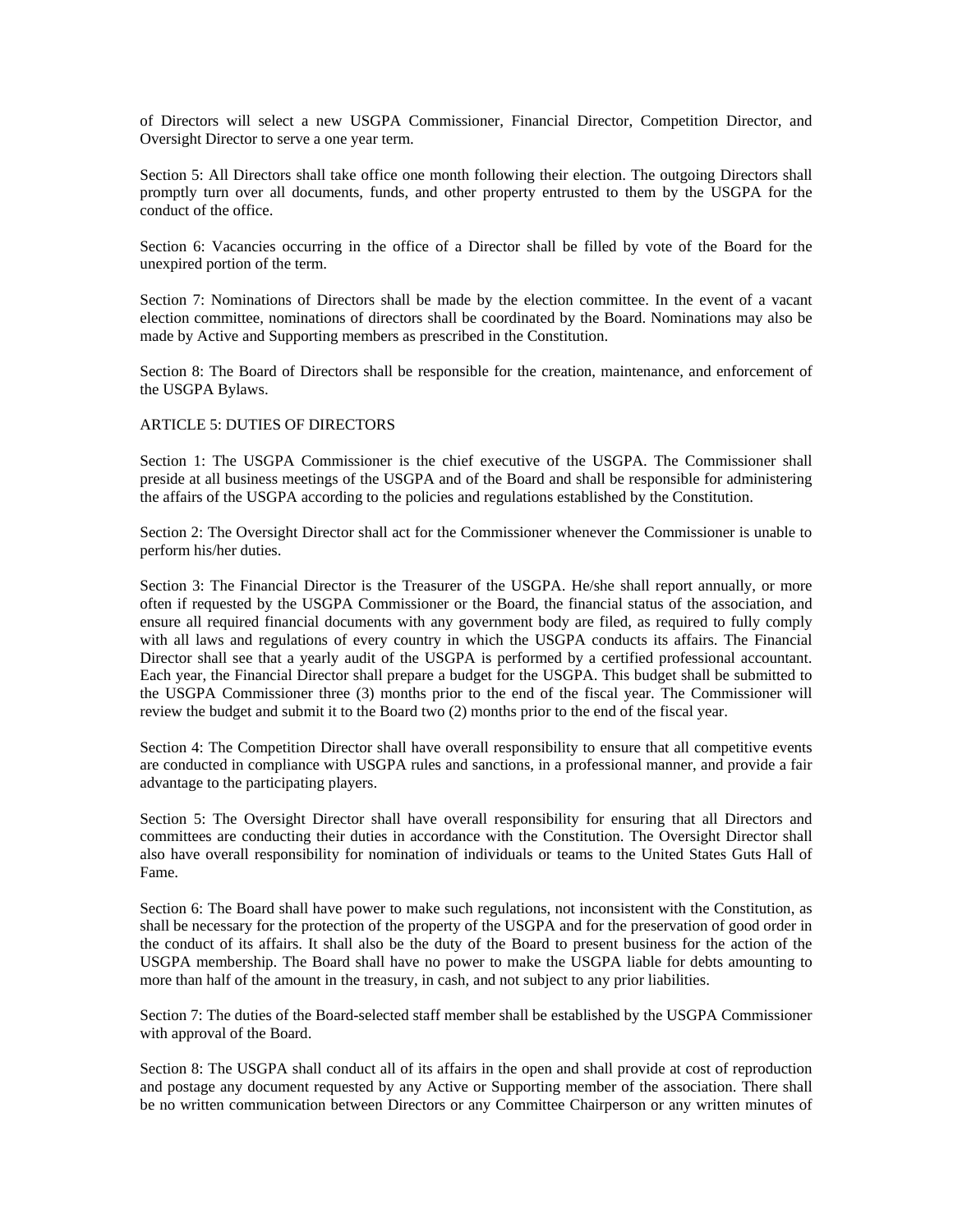any meeting concerning the USGPA and the conduct of its business that is exempt from this requirement unless confidentiality is explicitly approved by the Board.

### ARTICLE 6: COMMITTEES AND REGIONAL COORDINATORS

Section 1: The committees of the USGPA shall be approved by the Board to manage the affairs of the USGPA. Each committee will be assigned to a Board member.

Section 2: Committee Chairpersons shall be appointed by the Commissioner subject to the approval of the Board. Chairpersons must be Active or Supporting members of the USGPA and serve at the pleasure of the Board. Committee members, except where otherwise specified in the Constitution, shall be appointed by the committee chairperson and shall be Active or Supporting members of the USGPA.

Section 3: All committee meetings shall be conducted in accordance with Robert's Abbreviated Rules of Order. The Chairperson shall attempt to have meetings at which all members of the committee are present, either physically or via teleconferencing, email, electronic voting or votes-by-mail. The Chairperson is instructed to ensure that all sides of an issue have been heard before the committee decides a particular issue.

Section 4: The USGPA Commissioner, with approval of the Board, may appoint Ad Hoc committees for special assignments and discharge such committees as is deemed necessary.

Section 5: All committees shall report to a Director who will take direct interest as defined in Article 5. The Board shall determine which issues/changes/additions/deletions to any rules, standards, or requirements must be decided by the full Active and Supporting membership. As a guideline, while voting by the full Active and Supporting membership is encouraged, the Board should also consider the importance of each item and the practicality of a full Active and Supporting membership vote. The duties of the committees shall be developed by each committee and approved by the Board.

Section 6: The Board shall communicate active committees and respective committee members to the Active and Supporting membership at least once per fiscal year.

Section 7: The Oversight Director shall have the responsibility to ensure that all committees are conducting the duties for which they are responsible in a manner that is both called for in the Constitution and by the Board of Directors and which does not conflict with the purpose of the USGPA or harm the sport of Guts. Any oversight detected shall be dealt with by first providing the individual with the opportunity to correct the situation and then by submitting a full report to the USGPA Commissioner.

#### ARTICLE 7: NOMINATION AND ELECTION OF DIRECTORS AND OTHER ELECTED POSITIONS

Section 1: No one person may hold more than one elected USGPA position, and no more than two USGPA Committee Chairs. There is no limit as to the number of USGPA committees a person may belong to.

Section 2: The Board of Directors or an appointed committee shall be responsible for:

- (A) Selection of one or more nominees for each elected position;
- (B) Obtaining the consent of each nominee to serve if elected;
- (C) Securing biographical data of each nominee;
- (D) Setting the actual nomination and election dates within the guidelines of the Constitution.

The entire slate of candidates, complete with biographical data, shall be mailed to the full Active and Supporting membership at least two months prior to the election date.

Section 3: Nominations may be made by petition signed by at least 5% of the Active or Supporting members, or by petition and approval of the current Board of Directors, and submitted to the Election Committee. The petitioners shall be responsible for: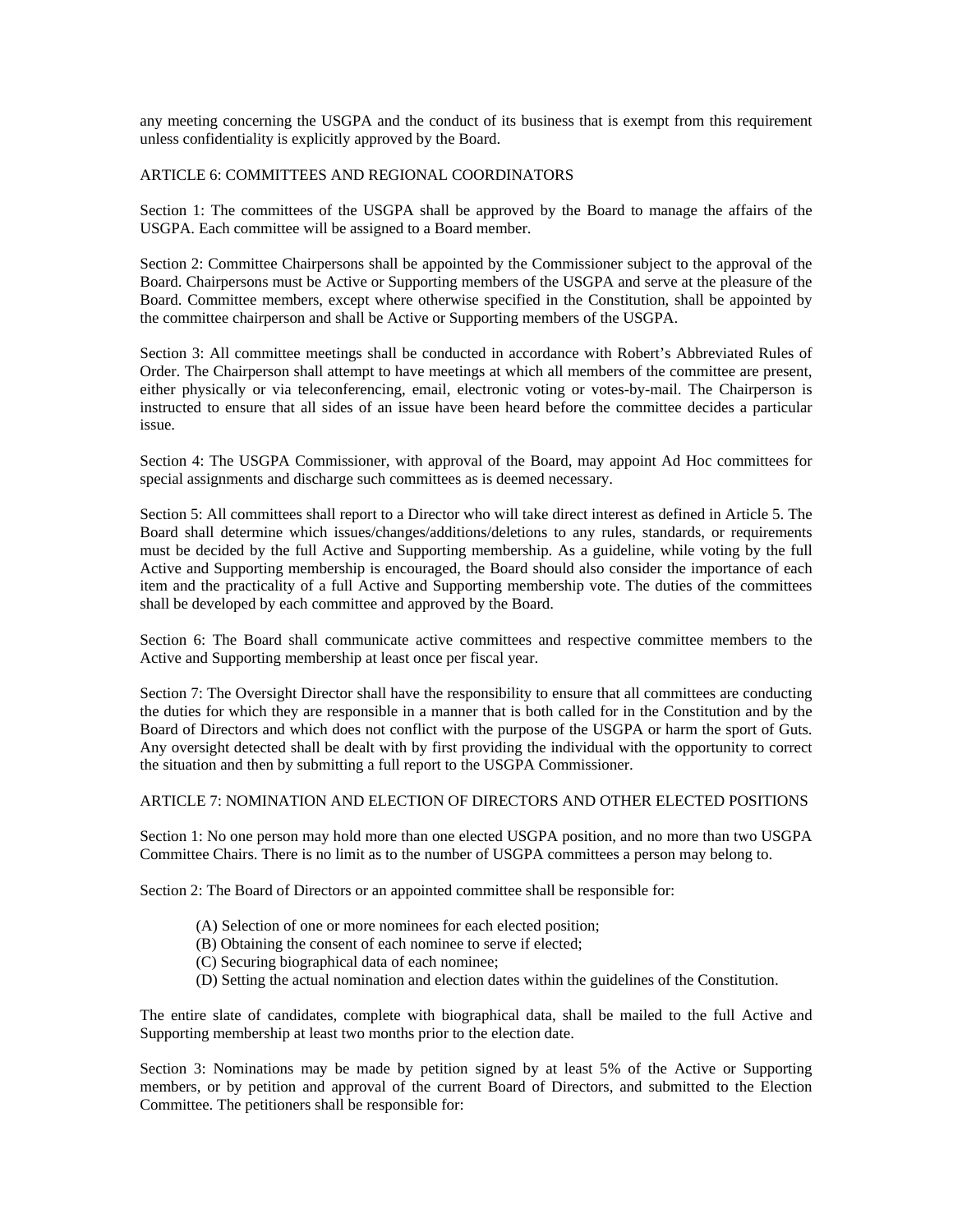(A) Obtaining in writing the agreement of the nominee to serve if elected;

(B) Securing the biographical data of the nominee;

(C) Submitting the petitions, the agreement, and the biographical data to be received by the Election Committee;

approximately one (1) month prior to the distribution of the ballot.

Section 4: Elections shall be by closed vote and official ballots shall only be issued to Active and Supporting members for voting.

Section 5: An official ballot shall be distributed to each Active member and each Supporting member at least two (2) months prior to the election date. It is the responsibility of the individual member to notify the USGPA of any change in mailing address. Each voter shall properly signify on the ballot the voter's choice for the various elected positions. The ballots must be delivered to the USGPA Office which shall hold them until the election date. Ballots received after the published deadline shall not be counted.

Section 6: The Board shall appoint two (2) or more tellers who are not running for elected office and who are Active or Supporting members. They shall count the ballots and report the results to the Board. Those candidates receiving the greatest number of votes cast shall be elected. The results shall be reported in the following issue of the newsletter.

Section 7: The election date shall be the first day of January. Ballots must be cast by auditable, fair means and received by the USGPA prior to the election date.

# ARTICLE 8: FINANCIAL

Section 1: The schedule of annual dues for Active members and Supporting members shall be fixed by a majority vote of the Board. Changes in the annual dues amount shall become effective at the beginning of the ensuing fiscal year.

Section 2: The period of existence of the USGPA shall be perpetual. The fiscal year shall begin on January 1 and terminate on December 31.

Section 3: Annual dues shall be payable in advance on the first day of the fiscal year.

Section 4: The USGPA shall never issue any shares of stock, nor shall a dividend of any part of its income be distributed to its members, Directors or Officers, provided, however, compensation in a reasonable amount may be paid to members, Directors or Officers for services actually rendered, and members, Directors, Officers or employees may be reimbursed for actual expenses incurred in attending to their authorized duties.

Section 5: The USGPA shall not make a loan to an Officer, Director, or member, nor lend its credit to or for any such Officer, Director, or member.

Section 6: In the event that the USGPA should be dissolved for any reason, its assets - physical and monetary - shall be disposed of as follows:

(A) All debts and claims shall be paid from cash on hand; said assets shall be sold if said cash is insufficient to pay all debts and claims.

(B) Any remaining asset, for which there are not just claims or debts shall be turned over, without any restrictions whatsoever, to the Smithsonian Institute, Washington, D.C.

ARTICLE 9: PROCEDURES FOR AMENDING THE CONSTITUTION AND MEMBERSHIP REFERENDA